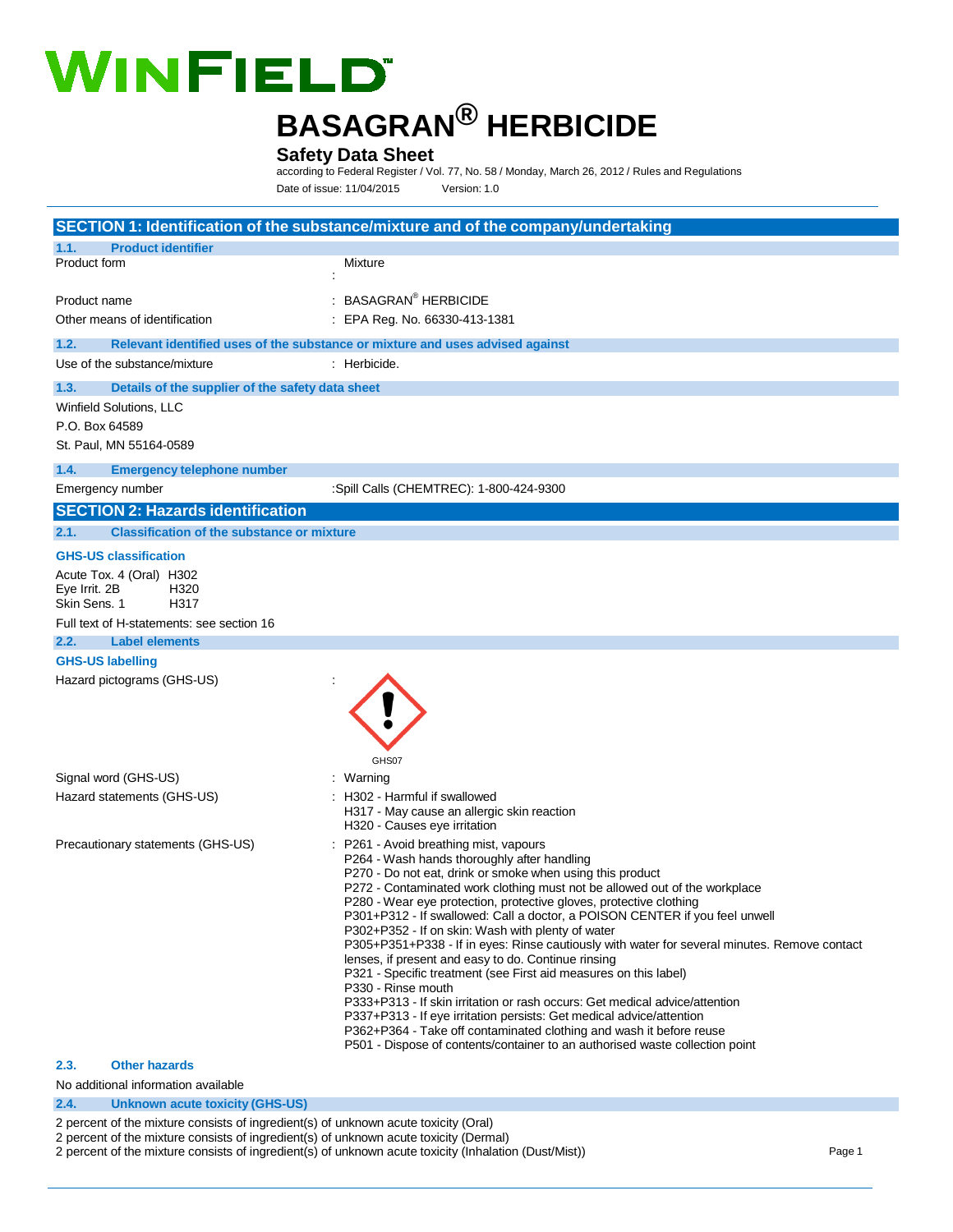## Safety Data Sheet<br>according to Federal Register / V

according to Federal Register / Vol. 77, No. 58 / Monday, March 26, 2012 / Rules and Regulations

| according to Federal Register / Vol. 77, No. 58 / Monday, March 26, 2012 / Rules and Regulations |                                                                                                                                                         |           |                                                                         |  |
|--------------------------------------------------------------------------------------------------|---------------------------------------------------------------------------------------------------------------------------------------------------------|-----------|-------------------------------------------------------------------------|--|
| <b>SECTION 3: Composition/information on ingredients</b>                                         |                                                                                                                                                         |           |                                                                         |  |
| <b>Substance</b><br>3.1.                                                                         |                                                                                                                                                         |           |                                                                         |  |
| Not applicable                                                                                   |                                                                                                                                                         |           |                                                                         |  |
| 3.2.<br><b>Mixture</b>                                                                           |                                                                                                                                                         |           |                                                                         |  |
| Exact concentrations withheld as trade secret.                                                   |                                                                                                                                                         |           |                                                                         |  |
| <b>Name</b>                                                                                      | <b>Product identifier</b>                                                                                                                               | %         | <b>GHS-US classification</b>                                            |  |
| sodium bentazon                                                                                  | (CAS No) 50723-80-3                                                                                                                                     | $40 - 50$ | Acute Tox. 4 (Oral), H302<br>Eye Irrit. 2B, H320<br>Skin Sens. 1B, H317 |  |
| Full text of H-statements: see section 16                                                        |                                                                                                                                                         |           |                                                                         |  |
| <b>SECTION 4: First aid measures</b>                                                             |                                                                                                                                                         |           |                                                                         |  |
| <b>Description of first aid measures</b><br>4.1.                                                 |                                                                                                                                                         |           |                                                                         |  |
|                                                                                                  |                                                                                                                                                         |           |                                                                         |  |
| First-aid measures general                                                                       | Never give anything by mouth to an unconscious person. If medical advice is needed, have                                                                |           |                                                                         |  |
| First-aid measures after inhalation                                                              | Remove victim to fresh air and keep at rest in a position comfortable for breathing.                                                                    |           |                                                                         |  |
| First-aid measures after skin contact                                                            | Wash with plenty of soap and water. Wash contaminated clothing before reuse. If skin irritation<br>or rash occurs: Get medical advice/attention.        |           |                                                                         |  |
| First-aid measures after eye contact                                                             | : IF IN EYES: Rinse cautiously with water for several minutes. Remove contact lenses, if present<br>and easy to do. Continue rinsing.                   |           |                                                                         |  |
| First-aid measures after ingestion                                                               | : Rinse mouth. Sip water. Do NOT induce vomiting unless directed to do so by medical<br>personnel. Call a poison center or a doctor if you feel unwell. |           |                                                                         |  |
| 4.2.<br>Most important symptoms and effects, both acute and delayed                              |                                                                                                                                                         |           |                                                                         |  |
| Symptoms/injuries after skin contact                                                             | : May cause an allergic skin reaction.                                                                                                                  |           |                                                                         |  |
| Symptoms/injuries after eye contact                                                              | : Causes eye irritation.                                                                                                                                |           |                                                                         |  |
| Symptoms/injuries after ingestion                                                                | Swallowing a small quantity of this material will result in serious health hazard. Harmful if<br>swallowed.                                             |           |                                                                         |  |
| Indication of any immediate medical attention and special treatment needed<br>4.3.               |                                                                                                                                                         |           |                                                                         |  |
| Treat symptomatically.                                                                           |                                                                                                                                                         |           |                                                                         |  |
| <b>SECTION 5: Firefighting measures</b>                                                          |                                                                                                                                                         |           |                                                                         |  |
| <b>Extinguishing media</b>                                                                       |                                                                                                                                                         |           |                                                                         |  |
| 5.1.                                                                                             |                                                                                                                                                         |           |                                                                         |  |
| Unsuitable extinguishing media                                                                   | : None known.                                                                                                                                           |           |                                                                         |  |
| 5.2.                                                                                             |                                                                                                                                                         |           |                                                                         |  |
| Special hazards arising from the substance or mixture<br>Fire hazard                             | : Burning produces irritating, toxic and noxious fumes.                                                                                                 |           |                                                                         |  |
| Reactivity                                                                                       | : The product is non-reactive under normal conditions of use, storage and transport.                                                                    |           |                                                                         |  |
|                                                                                                  |                                                                                                                                                         |           |                                                                         |  |
| 5.3.<br><b>Advice for firefighters</b>                                                           |                                                                                                                                                         |           |                                                                         |  |
| Firefighting instructions                                                                        | : Do not allow run-off from fire fighting to enter drains or water courses. Exercise caution when<br>fighting any chemical fire.                        |           |                                                                         |  |
| Protection during firefighting                                                                   | Do not enter fire area without proper protective equipment, including respiratory protection. Use self-<br>contained breathing apparatus.               |           |                                                                         |  |
|                                                                                                  |                                                                                                                                                         |           |                                                                         |  |
| 6.1.<br>Personal precautions, protective equipment and emergency procedures                      |                                                                                                                                                         |           |                                                                         |  |
| General measures                                                                                 |                                                                                                                                                         |           |                                                                         |  |
|                                                                                                  | : Avoid all eye and skin contact and do not breathe vapour and mist. No flames, no sparks.<br>Eliminate all sources of ignition.                        |           |                                                                         |  |
| 6.1.1.<br>For non-emergency personnel                                                            |                                                                                                                                                         |           |                                                                         |  |
| Protective equipment                                                                             | : Chemical goggles or safety glasses. Wear suitable protective clothing and gloves.                                                                     |           |                                                                         |  |
| <b>Emergency procedures</b>                                                                      | Evacuate unnecessary personnel.                                                                                                                         |           |                                                                         |  |
| 6.1.2.<br>For emergency responders                                                               |                                                                                                                                                         |           |                                                                         |  |
|                                                                                                  |                                                                                                                                                         |           |                                                                         |  |
| Protective equipment                                                                             | : Chemical goggles or safety glasses. Wear suitable protective clothing and gloves.                                                                     |           |                                                                         |  |
| <b>Emergency procedures</b>                                                                      | : Ventilate area. Stop leak if safe to do so.                                                                                                           |           |                                                                         |  |
| <b>Environmental precautions</b><br>6.2.                                                         |                                                                                                                                                         |           |                                                                         |  |

Prevent dispersion. Prevent entry to sewers and public waters.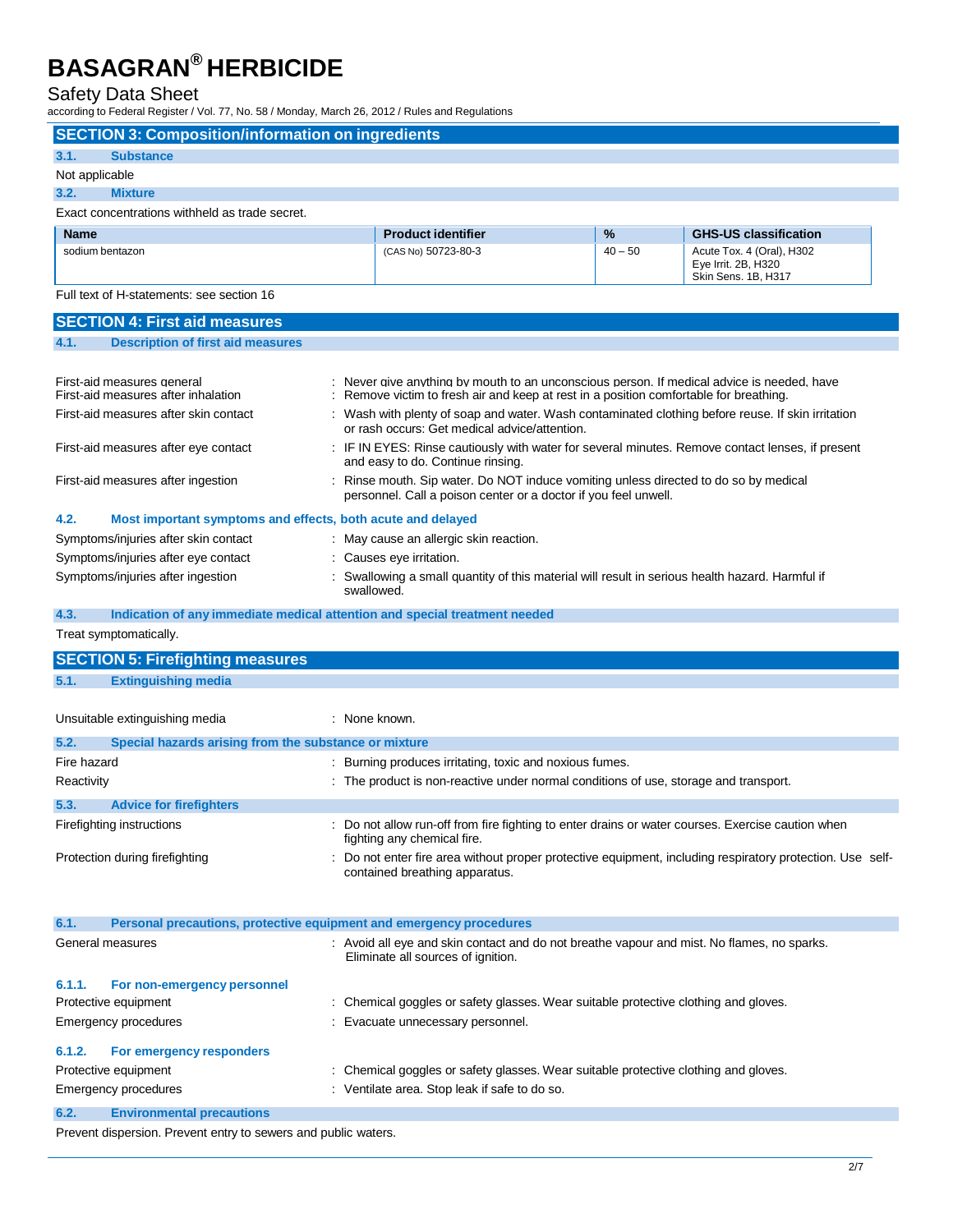Safety Data Sheet

Ĭ.

according to Federal Register / Vol. 77, No. 58 / Monday, March 26, 2012 / Rules and Regulations

| 0001 any to 1 cacial regions / vol. 11, 110. 00 / monaay, march 20, 2012 / rules and regulatio |                |                                                                                                                                                                                                                                                                                        |
|------------------------------------------------------------------------------------------------|----------------|----------------------------------------------------------------------------------------------------------------------------------------------------------------------------------------------------------------------------------------------------------------------------------------|
| Methods and material for containment and cleaning up<br>6.3.                                   |                |                                                                                                                                                                                                                                                                                        |
| For containment                                                                                |                | : Contain any spills with dikes or absorbents to prevent migration and entry into sewers or<br>streams. Stop the flow of material, if this is without risk.                                                                                                                            |
| Methods for cleaning up                                                                        |                | : Take up in non-combustible absorbent material and shove into container for disposal. Flush<br>contaminated areas with plenty of water.                                                                                                                                               |
| 6.4.<br>Reference to other sections                                                            |                |                                                                                                                                                                                                                                                                                        |
|                                                                                                |                | Section 13: disposal information. Section 7: safe handling. Section 8: personal protective equipment.                                                                                                                                                                                  |
| <b>SECTION 7: Handling and storage</b>                                                         |                |                                                                                                                                                                                                                                                                                        |
|                                                                                                |                |                                                                                                                                                                                                                                                                                        |
| <b>Precautions for safe handling</b><br>7.1.                                                   |                |                                                                                                                                                                                                                                                                                        |
| Hygiene measures                                                                               |                | Do not eat, drink or smoke when using this product. Contaminated work clothing should not be<br>allowed out of the workplace. Wash contaminated clothing before reuse. Always wash your<br>hands immediately after handling this product, and once again before leaving the workplace. |
| 7.2.                                                                                           |                | Conditions for safe storage, including any incompatibilities                                                                                                                                                                                                                           |
| Storage conditions                                                                             |                | : Keep only in the original container. Keep container closed when not in use.                                                                                                                                                                                                          |
| Incompatible products                                                                          |                | Strong acids. Strong bases. Strong oxidizers.                                                                                                                                                                                                                                          |
| Heat and ignition sources                                                                      |                | Keep away from heat, sparks and flame.                                                                                                                                                                                                                                                 |
| Prohibitions on mixed storage                                                                  |                | Incompatible materials.                                                                                                                                                                                                                                                                |
| Storage area                                                                                   |                | Store in dry, cool, well-ventilated area.                                                                                                                                                                                                                                              |
| 7.3.<br><b>Specific end use(s)</b>                                                             |                |                                                                                                                                                                                                                                                                                        |
| Herbicide.                                                                                     |                |                                                                                                                                                                                                                                                                                        |
| <b>SECTION 8: Exposure controls/personal protection</b>                                        |                |                                                                                                                                                                                                                                                                                        |
| <b>Control parameters</b><br>8.1.                                                              |                |                                                                                                                                                                                                                                                                                        |
| <b>BASAGRAN<sup>®</sup> HERBICIDE</b>                                                          |                |                                                                                                                                                                                                                                                                                        |
| <b>ACGIH</b>                                                                                   | Not applicable |                                                                                                                                                                                                                                                                                        |
| OSHA                                                                                           | Not applicable |                                                                                                                                                                                                                                                                                        |
|                                                                                                |                |                                                                                                                                                                                                                                                                                        |
| sodium bentazon (50723-80-3)                                                                   |                |                                                                                                                                                                                                                                                                                        |
| ACGIH                                                                                          | Not applicable |                                                                                                                                                                                                                                                                                        |
| OSHA                                                                                           | Not applicable |                                                                                                                                                                                                                                                                                        |
| 8.2.<br><b>Exposure controls</b>                                                               |                |                                                                                                                                                                                                                                                                                        |
|                                                                                                |                |                                                                                                                                                                                                                                                                                        |
| Personal protective equipment                                                                  |                | : Avoid all unnecessary exposure.                                                                                                                                                                                                                                                      |
| Hand protection                                                                                |                | : Wear suitable gloves resistant to chemical penetration.                                                                                                                                                                                                                              |
| Eye protection                                                                                 |                | : Chemical goggles or safety glasses. In case of splashing or aerosol production: protective<br>goggles. Face shield.                                                                                                                                                                  |
| Skin and body protection                                                                       |                | : Long sleeved protective clothing. Rubber Apron. Foot protection.                                                                                                                                                                                                                     |
| Respiratory protection                                                                         |                | : In case of inadequate ventilation wear respiratory protection. Use an approved respirator<br>equipped with oil/mist cartridges. Supplied-Air Respirator (SAR).                                                                                                                       |
| Other information                                                                              |                | : Do not eat, drink or smoke when using this product.                                                                                                                                                                                                                                  |
| <b>SECTION 9: Physical and chemical properties</b>                                             |                |                                                                                                                                                                                                                                                                                        |
| Information on basic physical and chemical properties<br>9.1.                                  |                |                                                                                                                                                                                                                                                                                        |
|                                                                                                |                |                                                                                                                                                                                                                                                                                        |
| Colour                                                                                         |                | : Yellow to red to brown                                                                                                                                                                                                                                                               |
| Odour                                                                                          |                | <b>Sild Sweet</b>                                                                                                                                                                                                                                                                      |
| Odour threshold                                                                                |                | : No data available                                                                                                                                                                                                                                                                    |
| рH                                                                                             |                | $: 8 - 9$                                                                                                                                                                                                                                                                              |

- Freezing point **in the case of the case of the case of the case of the case of the case of the case of the case of the case of the case of the case of the case of the case of the case of the case of the case of the case of**
- Boiling point **EXECUTE:** 100 °C approx (information applies to the solvent)
- Flash point  $\qquad \qquad : \qquad > 93 \text{ °C}$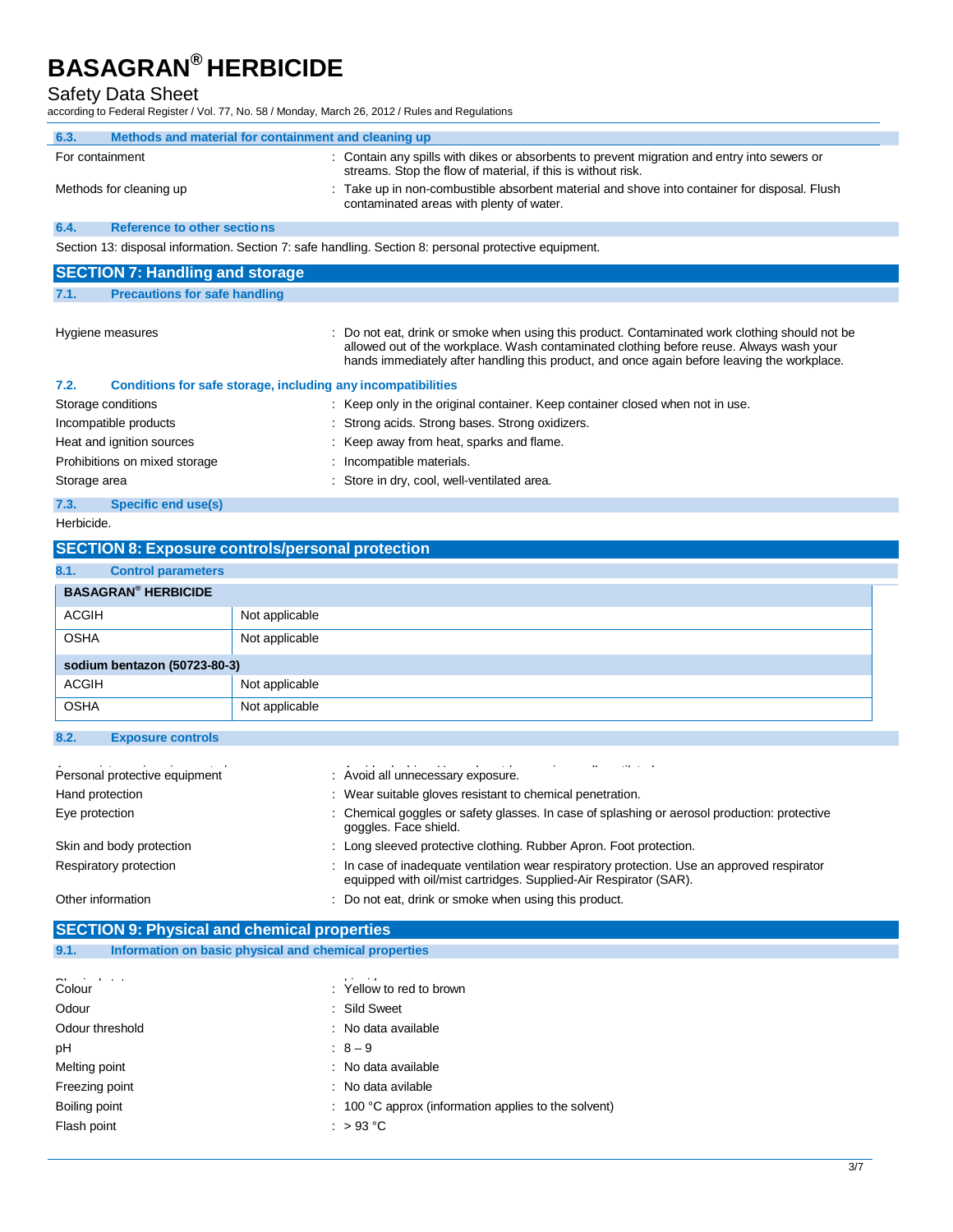#### Safety Data Sheet

according to Federal Register / Vol. 77, No. 58 / Monday, March 26, 2012 / Rules and Regulations

| Relative evaporation rate (butyl acetate=1) | : No data available                                          |
|---------------------------------------------|--------------------------------------------------------------|
| Flammability (solid, gas)                   | : No data available                                          |
| <b>Explosive limits</b>                     | : No data available                                          |
| Explosive properties                        | : No data available                                          |
| Oxidising properties                        | : No data available                                          |
| Vapour pressure                             | : No data avaiable                                           |
| Relative density                            | : No data available                                          |
| Relative vapour density at 20 °C            | : No data available                                          |
| Density                                     | : 1.19 $g/cm^3$ (or 9.91 lb/USg)                             |
| Solubility                                  | Totally soluble in water in all proportions.<br>Water: 100 % |
| Log Pow                                     | : $-0.55 - 0.77$ @ 22 °C                                     |
| Log Kow                                     | : No data available                                          |
| Auto-ignition temperature                   | : 555 °C                                                     |
| Decomposition temperature                   | : No data available                                          |
| Viscosity                                   | : No data available                                          |
| Viscosity, kinematic                        | : No data available                                          |
| Viscosity, dynamic                          | : $9$ mPa.s @ 20 °C                                          |

#### **9.2. Other information**

No additional information available

#### **SECTION 10: Stability and reactivity**

#### **10.1. Reactivity**

The product is non-reactive under normal conditions of use, storage and transport.

#### **10.2. Chemical stability**

Stable under normal conditions.

#### **10.3. Possibility of hazardous reactions**

Hazardous polymerization will not occur.

#### **10.4. Conditions to avoid**

Heat. contamination. Prolonged storage. Avoid static electricity discharges. No flames, no sparks. Eliminate all sources of ignition.

#### **10.5. Incompatible materials**

Strong acids. Strong bases. Strong oxidizers.

**10.6. Hazardous decomposition products**

Thermal decomposition generates : Sulphur oxides. Carbon dioxide. Carbon monoxide. Nitrogen oxides. hydrocarbons. Burning produces irritating, toxic and noxious fumes.

| <b>SECTION 11: Toxicological information</b>  |                                                   |
|-----------------------------------------------|---------------------------------------------------|
| Information on toxicological effects<br>11.1. |                                                   |
| Likely routes of exposure                     | : Inhalation; Ingestion; Skin and eye contact     |
| Acute toxicity                                | : Oral: Harmful if swallowed.                     |
| <b>BASAGRAN<sup>®</sup> HERBICIDE</b>         |                                                   |
| LD50 oral rat                                 | 1000 - 2000 mg/kg                                 |
| LD50 dermal rat                               | > 4000 mg/kg                                      |
| LC50 inhalation rat (mg/l)                    | $> 4.8$ mg/l/4h                                   |
| sodium bentazon (50723-80-3)                  |                                                   |
| ATE US (oral)                                 | 500.000 mg/kg bodyweight                          |
| Skin corrosion/irritation                     | : Not classified                                  |
|                                               | (Non-irritating to skin in rabbits.)              |
| Serious eye damage/irritation                 | : Causes eye irritation.                          |
| Respiratory or skin sensitisation             | : May cause an allergic skin reaction.            |
|                                               | (Positive)                                        |
| Germ cell mutagenicity                        | : Not classified                                  |
|                                               | Sodium bentazon - no teratogenic effects reported |
|                                               |                                                   |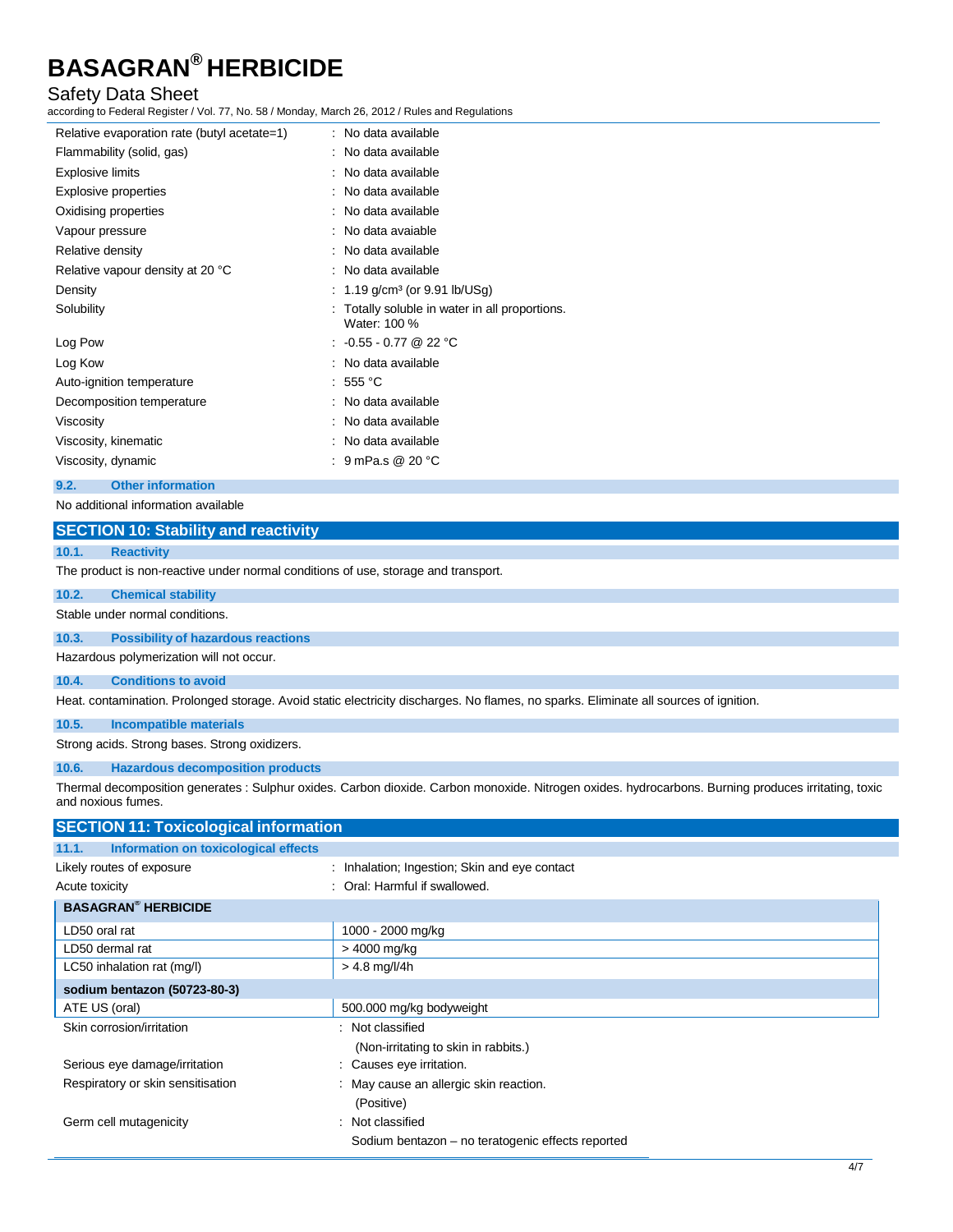### Safety Data Sheet

according to Federal Register / Vol. 77, No. 58 / Monday, March 26, 2012 / Rules and Regulations

| Carcinogenicity                                       | : Not classified                                                                                              |
|-------------------------------------------------------|---------------------------------------------------------------------------------------------------------------|
|                                                       | Sodium bentazon - not carcinogenic                                                                            |
| Reproductive toxicity                                 | : Not classified                                                                                              |
|                                                       | Sodium bentazon – the result of animal studies gave no indication of fertility impairing effects              |
| Specific target organ toxicity (single exposure)      | : Not classified                                                                                              |
| Specific target organ toxicity (repeated<br>exposure) | : Not classified                                                                                              |
| Aspiration hazard                                     | : Not classified                                                                                              |
| Symptoms/injuries after skin contact                  | : May cause an allergic skin reaction.                                                                        |
| Symptoms/injuries after eye contact                   | : Causes eye irritation.                                                                                      |
| Symptoms/injuries after ingestion                     | : Swallowing a small quantity of this material will result in serious health hazard. Harmful if<br>swallowed. |

### **SECTION 12: Ecological information 12.1. Toxicity**

| <b>BASAGRAN<sup>®</sup> HERBICIDE</b>         |                                                                            |
|-----------------------------------------------|----------------------------------------------------------------------------|
| NOEC chronic fish                             | > 100 mg/l 28 d                                                            |
| sodium bentazon (50723-80-3)                  |                                                                            |
| LC50 fish 1                                   | > 100 mg/l 96 h Rainbow trout, Bluegill                                    |
| EC50 Daphnia 1                                | 125 mg/l 48 h                                                              |
| <b>Persistence and degradability</b><br>12.2. |                                                                            |
| <b>BASAGRAN<sup>®</sup> HERBICIDE</b>         |                                                                            |
| Persistence and degradability                 | Not readily biodegradable.                                                 |
| sodium bentazon (50723-80-3)                  |                                                                            |
| Persistence and degradability                 | Not readily biodegradable.                                                 |
| 12.3.<br><b>Bioaccumulative potential</b>     |                                                                            |
| <b>BASAGRAN<sup>®</sup> HERBICIDE</b>         |                                                                            |
| Log Pow                                       | $-0.55 - 0.77$ @ 22 °C                                                     |
| sodium bentazon (50723-80-3)                  |                                                                            |
| Bioaccumulative potential                     | Not expected to bioaccumulate.                                             |
| <b>Mobility in soil</b><br>12.4.              |                                                                            |
| No additional information available           |                                                                            |
| Other adverse effects<br>12.5.                |                                                                            |
| Effect on the global warming                  | : No known ecological damage caused by this product.                       |
| <b>SECTION 13: Disposal considerations</b>    |                                                                            |
| 13.1.<br><b>Waste treatment methods</b>       |                                                                            |
|                                               |                                                                            |
| Waste disposal recommendations                | Dispose in a safe manner in accordance with local/national regulations.    |
| Additional information                        | : Clean up even minor leaks or spills if possible without unecessary risk. |

### **SECTION 14: Transport information**

**Department of Transportation (DOT)** In accordance with DOT Not considered a dangerous good for transport regulations **Additional information** Other information **COLOGY CONTERNATION** : No supplementary information available. **ADR** No additional information available

### **Transport by sea**

No additional information available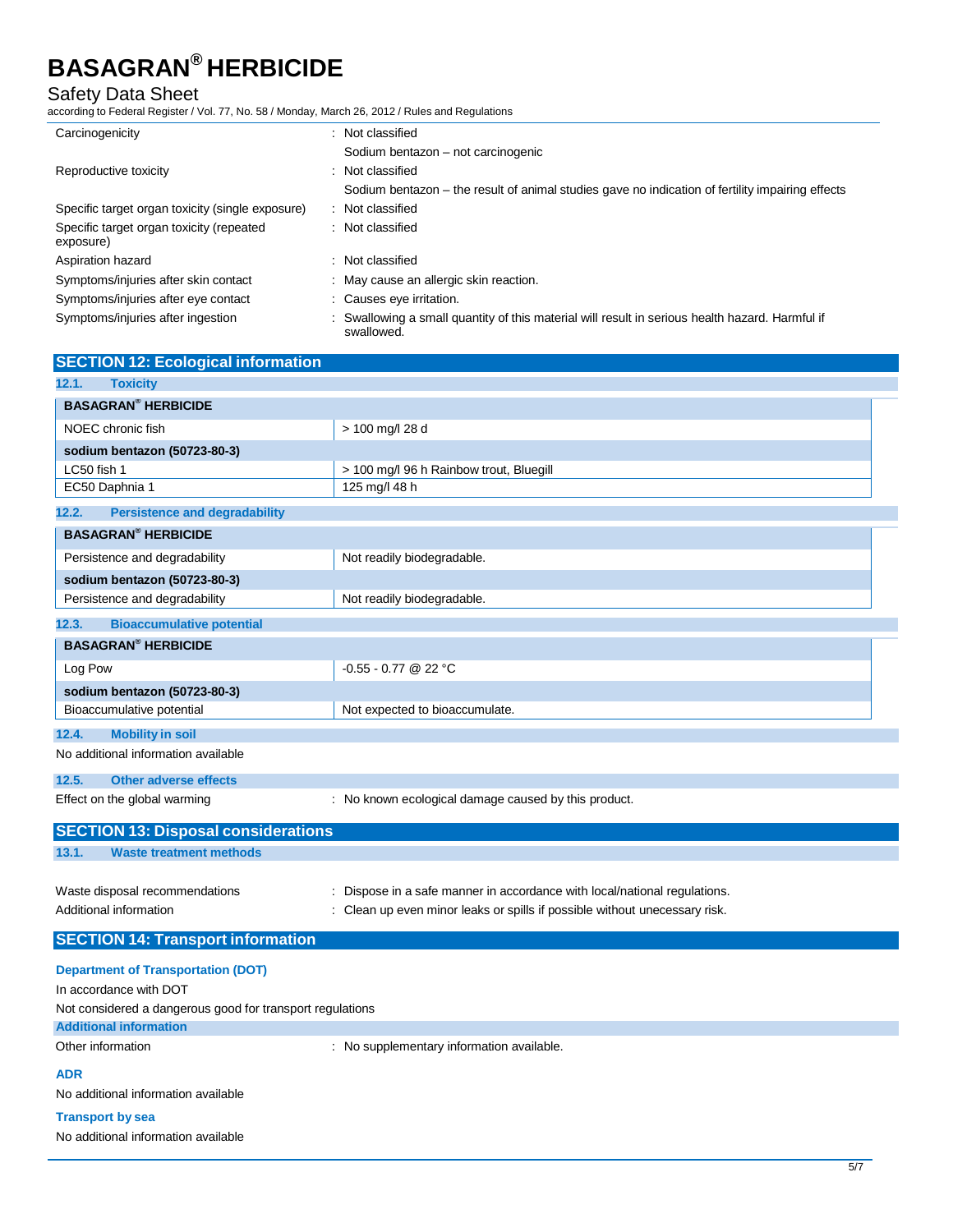#### Safety Data Sheet

according to Federal Register / Vol. 77, No. 58 / Monday, March 26, 2012 / Rules and Regulations

#### **Air transport**

No additional information available

#### **SECTION 15: Regulatory information**

#### **15.1. US Federal regulations**

#### **sodium bentazon (50723-80-3)**

Not listed on the United States TSCA (Toxic Substances Control Act) inventory

#### **15.2. International regulations**

#### **CANADA**

#### **sodium bentazon (50723-80-3)**

Not listed on the Canadian DSL (Domestic Substances List) inventory.

#### **EU-Regulations**

#### **sodium bentazon (50723-80-3)**

Listed on the EEC inventory EINECS (European Inventory of Existing Commercial Chemical Substances)

### **Classification according to Regulation (EC) No. 1272/2008 [CLP]**

Acute Tox. 4 (Oral) H302<br>Skin Sens. 1 H317 Skin Sens. 1 Full text of H-statements: see section 16

#### **National regulations**

**sodium bentazon (50723-80-3)** Not listed on the Canadian Non-Domestic Substances List (NDSL).

#### **15.3. US State regulations**

No additional information available

#### **15.4. US EPA – FIFRA Regulations**

Signal word (FIFRA) : Caution. This chemical is a pesticide product registered by the United States Environmental Protection Agency and is subject to certain labeling requirements under federal pesticide law. These requirements differ from the classification criteria and hazard information required for safety data sheets (SDS), and for workplace labels of non-pesticide chemicals. The hazard information required on the pesticide label is reproduced below. The pesticide label also includes other important information, including directions for use.

| : Harmful if swallowed or absorbed through skin. Causes moderate eye irritation.                                                                                                                                                                                                                                                                                                                                                                                                                                                                                                                                                                                                                                                                                                                                                                                                                            |
|-------------------------------------------------------------------------------------------------------------------------------------------------------------------------------------------------------------------------------------------------------------------------------------------------------------------------------------------------------------------------------------------------------------------------------------------------------------------------------------------------------------------------------------------------------------------------------------------------------------------------------------------------------------------------------------------------------------------------------------------------------------------------------------------------------------------------------------------------------------------------------------------------------------|
| Avoid contact with eyes, skin, or clothing. Prolonged or frequently repeated skin contact may<br>cause allergic reactions in some individuals.                                                                                                                                                                                                                                                                                                                                                                                                                                                                                                                                                                                                                                                                                                                                                              |
| Wash thoroughly with soap and water after handling and before eating, drinking, chewing gum,<br>or using tobacco.                                                                                                                                                                                                                                                                                                                                                                                                                                                                                                                                                                                                                                                                                                                                                                                           |
| : Do not apply directly to water, to areas where surface water is present or to intertidal areas<br>below the mean high water mark. Do not apply where runoff is likely to occur. Do not apply<br>where weather conditions favor drift from areas treated. Do not contaminate water when<br>disposing of equipment washwater or rinsate.<br>Bentazon, which is present in this product, is known to leach through soil into groundwater under<br>certain conditions as a result of agricultural use. Use of this chemical in areas where soils are<br>permeable, particularly where the water table is shallow, may result in groundwater<br>contamination.<br>Do not allow sprays to drift onto adjacent desirable plants.<br>Notice: It is a violation of federal law to use any pesticide in a manner that results in the death of<br>an endangered species or in adverse modification of their habitat. |
| : DO not use or store near heat or open flame.                                                                                                                                                                                                                                                                                                                                                                                                                                                                                                                                                                                                                                                                                                                                                                                                                                                              |
|                                                                                                                                                                                                                                                                                                                                                                                                                                                                                                                                                                                                                                                                                                                                                                                                                                                                                                             |
|                                                                                                                                                                                                                                                                                                                                                                                                                                                                                                                                                                                                                                                                                                                                                                                                                                                                                                             |

Indication of changes **indication** of changes **indication c**  $\blacksquare$   $\blacksquare$   $\blacksquare$   $\blacksquare$   $\blacksquare$   $\blacksquare$   $\blacksquare$   $\blacksquare$   $\blacksquare$   $\blacksquare$   $\blacksquare$   $\blacksquare$   $\blacksquare$   $\blacksquare$   $\blacksquare$   $\blacksquare$   $\blacksquare$   $\blacksquare$   $\blacksquare$   $\blacksquare$   $\blacksquare$   $\blacksquare$   $\blacksquare$